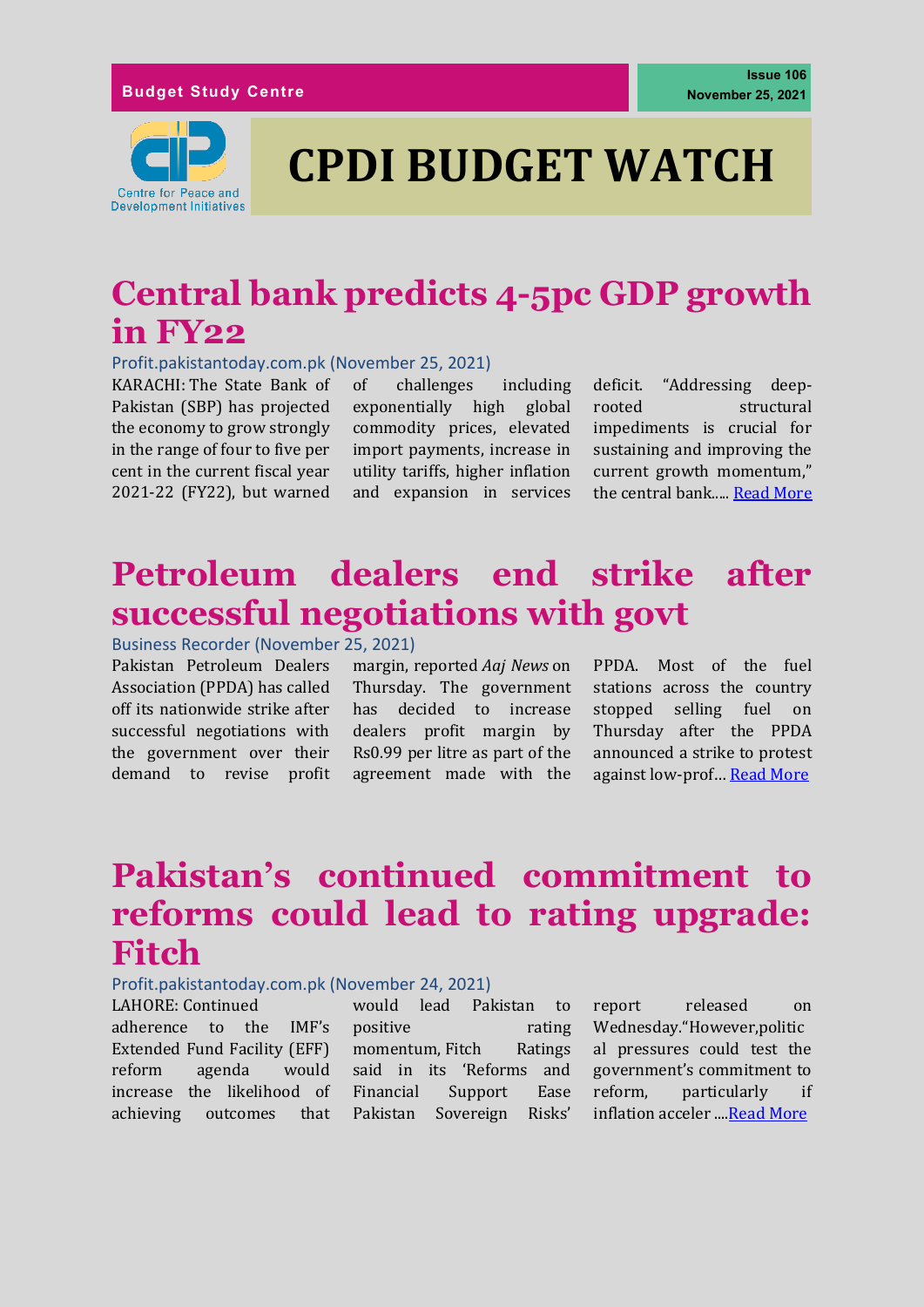## **Govt to bring 'mini-budget' in coming days: Shaukat Tarin**

Business Recorder (November 24, 2021)

Advisor to the Prime Minister on Finance and Revenue Shaukat Tarin has said that the government will announce a 'mini-budget' next week, a statement that comes

after a staff-level agreement [was reached](https://www.brecorder.com/news/40134961/programme-revival-pakistan-imf-reach-staff-level-agreement-on-sixth-review)  [between the International](https://www.brecorder.com/news/40134961/programme-revival-pakistan-imf-reach-staff-level-agreement-on-sixth-review)  [Monetary Fund \(IMF\) and the](https://www.brecorder.com/news/40134961/programme-revival-pakistan-imf-reach-staff-level-agreement-on-sixth-review)  [Pakistani authorities.](https://www.brecorder.com/news/40134961/programme-revival-pakistan-imf-reach-staff-level-agreement-on-sixth-review) The completion of the review,

subject to IMF Executive Board approval, would make available SDR 750 million (about \$1,059 million). The IMF said that this will bring total disbursem..[. Read More](https://www.brecorder.com/news/40135547/govt-to-bring-mini-budget-in-coming-days-shaukat-tarin)

# **Second Pak-Africa trade moot begins at Lagos**

#### Profit.pakistantoday.com.pk (November 23, 2021)

The second Pakistan-Africa Trade Development Conference (PATDC) begun at Lagos on Tuesday to cater for the Western part of Africa. The conference is part of

Ministry of Commerce's Look Africa Policy. As per a report by The Business Recorder, Advisor to Prime Minister on Commerce and Investment, Abdul Razak Dawood, is

leading the Pakistan delegation comprising businessmen and officials. More than 113 leading Pakistani companies are participating in ..[. Read More](https://profit.pakistantoday.com.pk/2021/11/23/second-pak-africa-trade-moot-begins-at-lagos/)

# **PM Imran Khan says taxes vital for country's economic stability, survival**

### The News (November 23, 2021)

ISLAMABAD: Prime Minister Imran Khan on Tuesday stressed taxes are vital for the country's economic stability and survival, saying that the absence of a "tax culture" in Pakistan puts the country's sustainability at stake. The premier expressed these views while addressing the launch ceremony for Federal Board of Revenue's (FBR) track and trace system in the sugar sector. The system introduced by the FBR will ensure the electronic monitoring of the production and sale of sugar....[. Read More](https://www.thenews.com.pk/latest/911087-pm-imran-khan-says-taxes-vital-for-countrys-economic-stability-survival)

# **IMF revives \$6BN bailout for Pakistan's economy**

### Aljazeera.com (November 22, 2021)

The International Monetary Fund (IMF) said on Monday it had agreed with Pakistan on measures needed to revive a stalled \$6bn funding programme for the South

Asian country, which faces growing economic challenges."The Pakistani authorities and IMF staff have reached a staff-level agreement on policies and

reforms needed to complete the sixth review," the IMF said in a statement. Pakistan had been in talks with the IMF for several months to seek a relaxation in the …[Read More](https://www.aljazeera.com/economy/2021/11/22/imf-revives-6bn-bailout-for-pakistans-economy)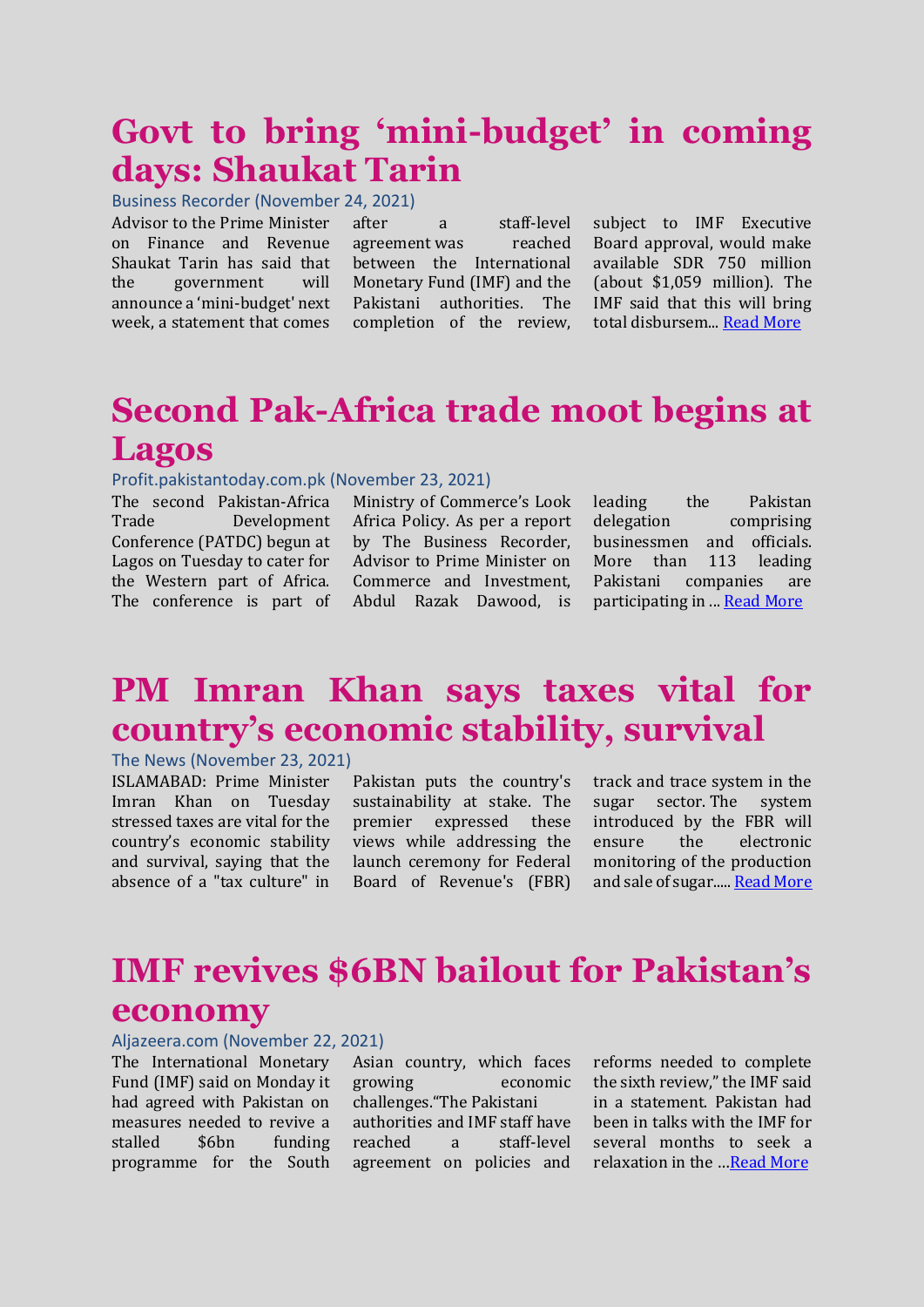# **Norway's Telenor teams up with Thailand's CP in mobile sector**

### Bolnews.tv (November 22, 2021)

OSLO **–** Norwegian telecoms operator Telenor said Monday that it has agreed to merge its Thai mobile unit with a local rival in a bid to create a major new player on

the market. Telenor and Thai conglomerate Charoen Pokphand (CP) said they plan to combine their respective mobile units, Dtac and True, in a so-called "merger of equals"

that will create a new company with 55 million subscribers and combined sales of nearly seven billion dollars. Telenor and CP will each own 33.3..[..Read More](https://www.bolnews.com/business/2021/11/norways-telenor-teams-up-with-thailands-cp-in-mobile-sector/)

### **ECC orders health ministry to resubmit case on health tax**

#### Profit.pakistantoday.com.pk (November 21, 2021)

ISLAMABAD: The Economic Coordination Committee (ECC) has directed the ministry of National Health Services, Regulation and Coordination to resubmit a

case with regard to the imposition of health levy on tobacco and sugar sweetened Beverages before the next budget.Sources said that ECC meeting held during last week

of October considered the summary regarding "Allocation of Health contribution from revenue generated on account of Health Hazard Ta.[..Read More](https://profit.pakistantoday.com.pk/2021/11/21/ecc-orders-health-ministry-to-resubmit-case-on-health-tax/)

# **Indonesia sets target of \$50bn ecommerce trade with Pakistan by 2025**

#### Profit.pakistantoday.com.pk (November 21, 2021)

ISLAMABAD: Ambassador of the Republic of Indonesia to Pakistan, Adam Mulawarman Tugio on Sunday said that Indonesia has set a target of \$50 billion e-commerce trade with Pakistan by 2025."There are vast opportunities in ecommerce trade between Pakistan and Indonesia, which will increase bilateral trade and investment opportunities

on both sides," Tugio told APP.The ambassador said that Pakistan and Indonesia are countries with large youth populations that can make their mark in the ...[. Read More](https://profit.pakistantoday.com.pk/2021/11/21/indonesia-sets-target-of-50bn-e-commerce-trade-with-pakistan-by-2025/)

### **Current account deficit surges to 4.7pc of GDP**

#### The Dawn (November 20, 2021)

KARACHI: The current account deficit has widened by \$1.6 billion in October.The data issued by the State Bank of Pakistan (SBP) on Friday showed the current account

deficit was higher than September while it continued to increase its size in terms of GDP from 4.1 per cent to 4.7pc.The deficit has already gone much beyond the target

which was in the range of 2- 3pc of GDP for the entire current financial year. The increasing deficit has a vast negative impact on foreign exchange reserve.[..Read More](https://www.dawn.com/news/1659119)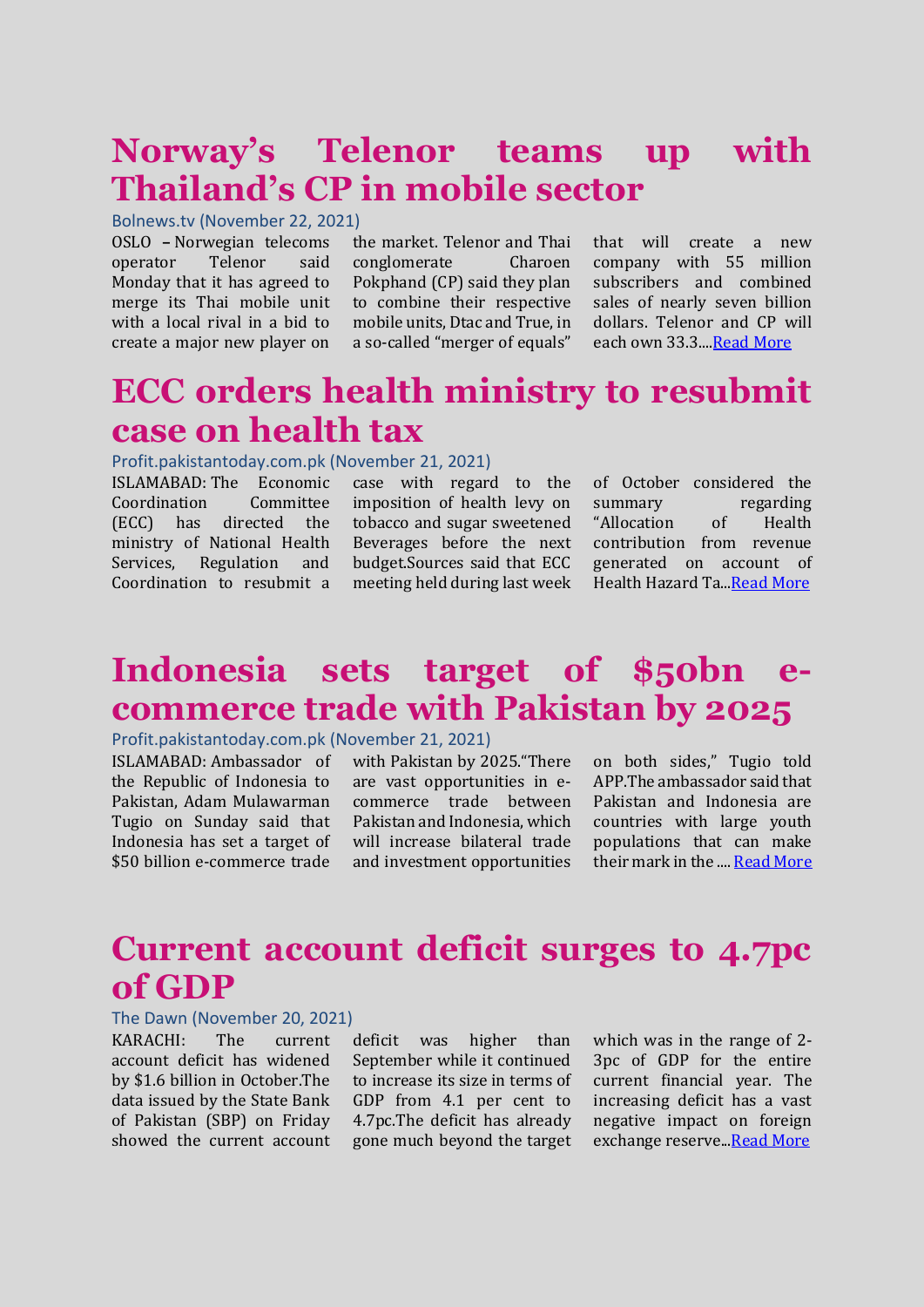### **UAE firm files lawsuit against SBP**

#### Tribune.com.pk (November 20, 2021)

ISLAMABAD: A United Arab Emirates-based trading and investment firm has filed a nearly Rs74 billion damages suit against the State Bank of Pakistan (SBP) and a private

bank for allegedly freezing its bank accounts illegally nine years ago.Energy Global International FZE filed the damages suit against the central bank on account of "unlawful" action of freezing the bank accounts and illegally converting the foreign currency account into a rupee account in December 2012. A private.[..Read More](https://tribune.com.pk/story/2330250/uae-firm-files-lawsuit-against-sbp)

### **Trade deficit in services soars by 39pc YoY in 4MFY22**

#### Profit.pakistantoday.com.pk (November 19, 2021)

KARACHI: Pakistan's trade deficit in services worsen by 39% YoY to \$1.04bn during the 4M of the fiscal year 2022 from \$750mn in the same period of the previous fiscal year. According to the figures published by the State Bank of Pakistan (SBP), the trade deficit in services during the month of October'21 expanded by 30 per cent YoY to \$282m from \$217m in the same month a year ago. However, on a sequential basis, the country's trade deficit in services swelled notably by 76pc .[..Read More](https://profit.pakistantoday.com.pk/2021/11/19/trade-deficit-in-services-soars-by-39pc-yoy-in-4mfy22/)

### **10 Pakistani companies get Egypt's approval for meat export**

#### Business Recorder (November 19, 2021)

In a boost for Pakistan, 10 local meat processing companies have got the approval for export to Egypt. The development was shared by Advisor to Prime Minister

on Trade and Investment Abdul Razak Dawood on Friday. "This has been done as a result of audit conducted by the Egyptian Veterinary authorities," Dawood said in a

tweet. The Pakistani companies approved are: P.K Livestock & Meat Company (private) Limited, TATA Best Food Limited, Fauji Meat Limi ... [Read More](https://www.brecorder.com/news/40134501/10-pakistani-companies-get-egypts-approval-for-meat-export)

### **South Korea keen to import urea from Pakistan**

#### Profit.pakistantoday.com.pk (November 18, 2021)

ISLAMABAD: South Korea has shown interest in importing urea from Pakistan since South Korean urea supplies have been impacted due to recent limitation on export of urea and other fertilisers from China.In this regard, a delegation of Engro Fertilizers Limited was called by the South Korean Embassy to discuss the possible opportunity of exporting urea to South Korea. Pakistan has significant potential to export urea and earn valuable foreign currency for the country. Pakistan..[. Read More](https://profit.pakistantoday.com.pk/2021/11/18/south-korea-keen-to-import-urea-from-pakistan/)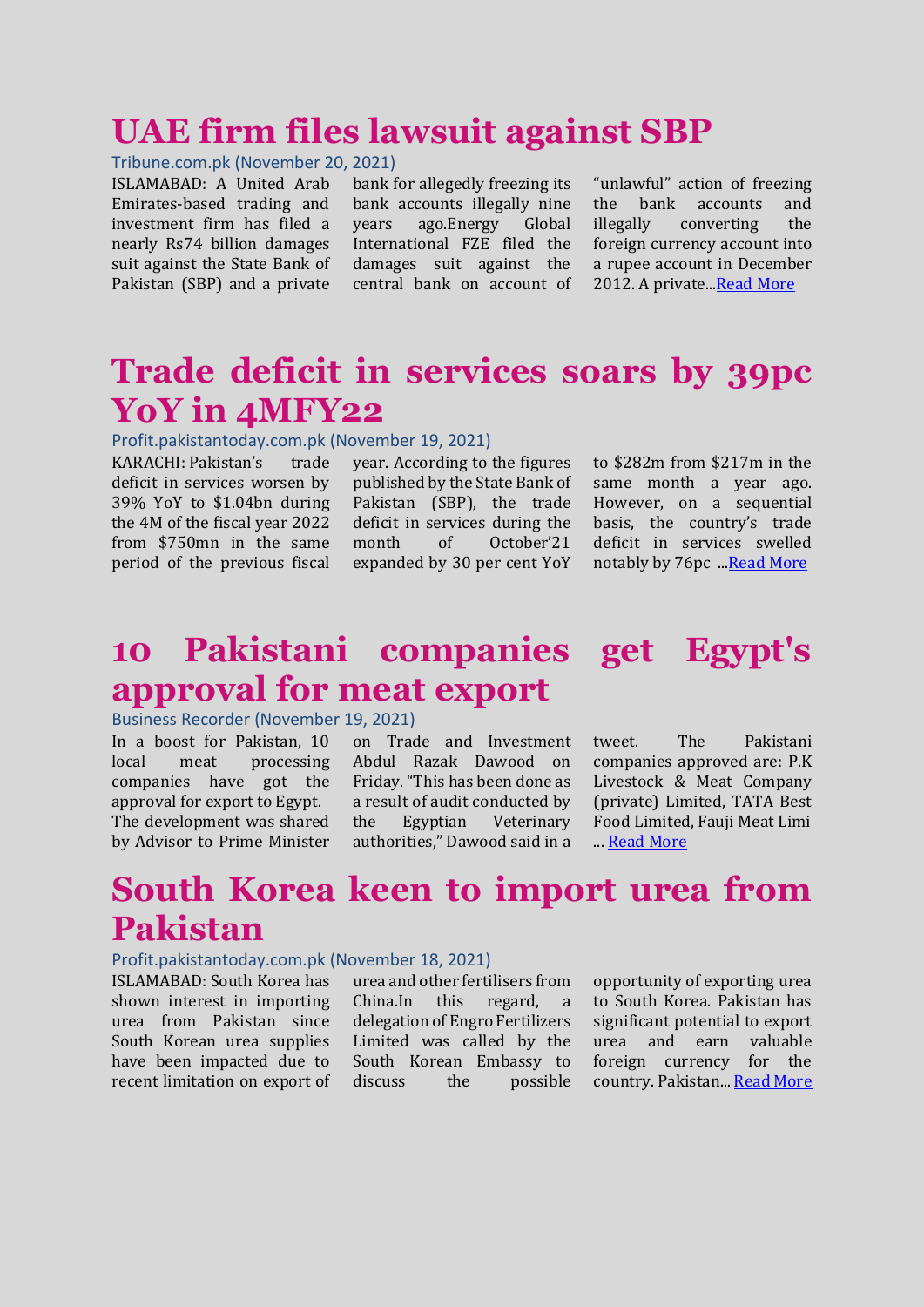# **Standard Chartered 'Saadiq' launches \$100m Islamic Financial Program**

Arab News (November 18, 2021)

CAIRO: Standard Chartered's international Islamic banking network 'Saadiq' launched a \$100 million Islamic financial program in collaboration with the Malaysian Halal

Development Corporation, to support SMEs, Corporates and Multinationals. The program was announced during the Halal Week taking place at the UAE Expo, as part of Standard

Chartered's Halal360 proposition, according to a statement on Thursday.The program aims to expand the Halal ecosystem across Asia, Africa, and the ...[.Read More](https://www.arabnews.com/node/1970471/business-economy)

### **Pakistan secures US\$761mn in ITFC financing for imports**

Global Trade Review (November 17, 2021)

The Islamic Trade Finance Corporation (ITFC) has provided US\$761.5mn in financing to the government of Pakistan for energy imports.State-owned firms

Pakistan State Oil Company, Pak Arab Refinery and Pakistan LNG will use the facility to fund imports of crude oil, refined petroleum products and liquefied

natural gas (LNG), Pakistan's ministry of economic affairs says in a statement.The syndicated murabaha facility, signed on November 10 and available imme...[. Read More](https://www.gtreview.com/news/mena/pakistan-secures-us761mn-in-itfc-financing-for-imports/)

# **Pakistan's exports increase by 25.2pc in 4MFY22**

### Profit.pakistantoday.com.pk (November 17, 2021)

ISLAMABAD: Exports from the country witnessed an increase of 25.2 per cent during the first four months of the current fiscal year (4MFY22) as compared to the

corresponding period of last year, Pakistan Bureau of Statistics (PBS) reported on Wednesday. According to provisional figures released by PBS, exports during the

July-October period of FY22 were recorded at Rs1,570,444 million against the exports of Rs1,254,337 million during July-October FY21. Meanwhil ... [Read More](https://profit.pakistantoday.com.pk/2021/11/17/pakistans-exports-increase-by-25-2pc-in-4mfy22/)

### **SBP prepones monetary policy announcement, will now hold it on November 19**

#### Business Recorder (November 16, 2021)

In a brief statement on Tuesday, the State Bank of Pakistan (SBP) announced that the Monetary Policy Committee (MPC) has decided to bring forward its next

meeting from the previously announced date of November 26, 2021."The MPC will now convene in SBP Karachi on Friday, November 19, 2021," said the SBP.The MPC announces the key interest rate for the next two months, reviewing the current state of the economy, and the direction it is likely to take in the short- to me... [Read More](https://www.brecorder.com/news/40133731)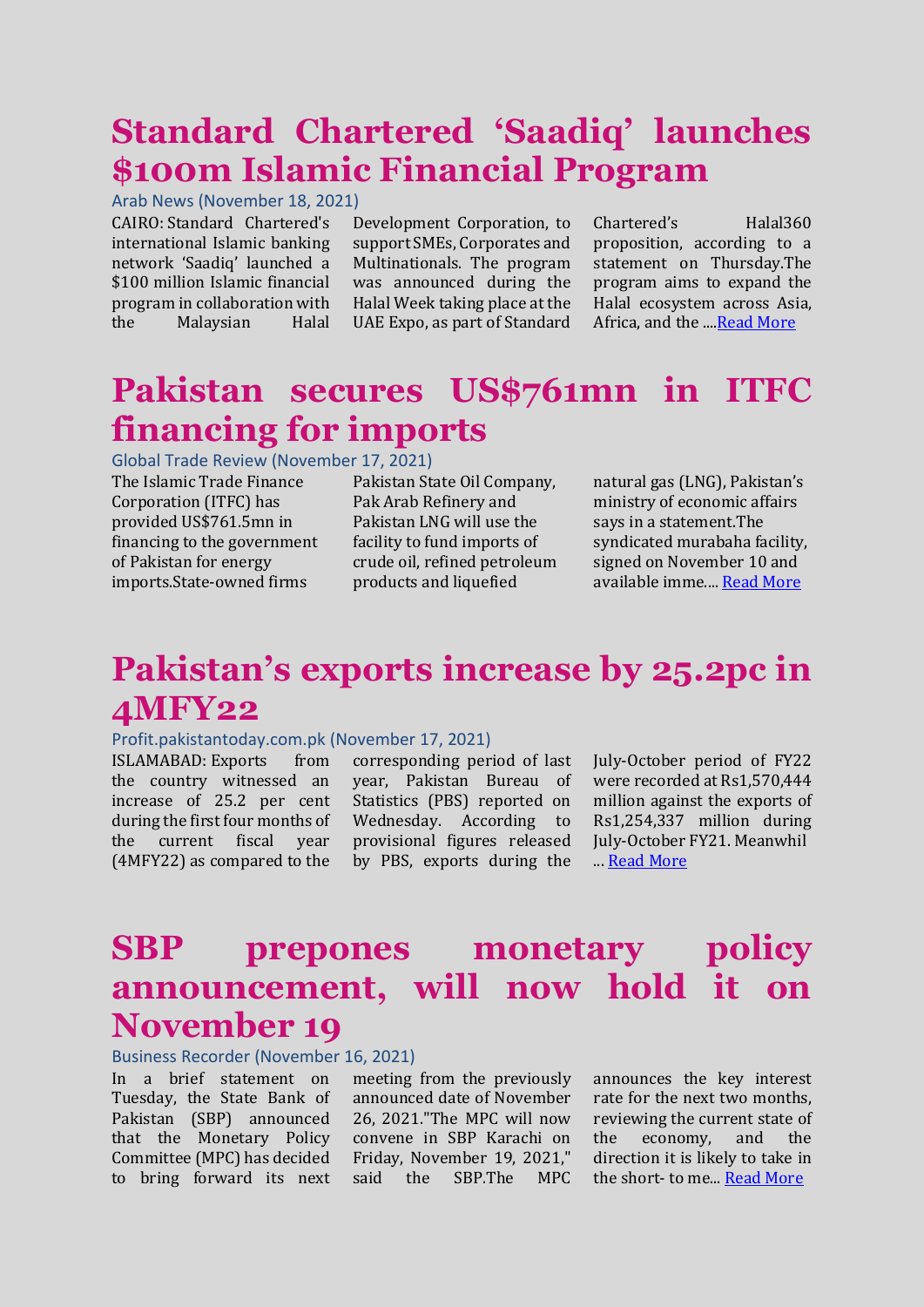# **Parliamentary panel expresses concern over devaluation of rupee, rise in inflation**

#### Profit.pakistantoday.com.pk (November 16, 2021)

ISLAMABAD: A meeting of the National Assembly Standing Committee on Finance and Revenue has expressed grave concern over the devaluation of the Pakistani rupee to US

dollar as well as the increase in inflation, asking the SBP deputy governor to apprise the committee in this regard. The parliamentary panel meeting was held under the chair of Faiz Ullah on Tuesday in this regard.The committee was of the point of view that devaluation of the rupee will not provide any space to control ... **[Read More](https://profit.pakistantoday.com.pk/2021/11/02/pakistan-germany-sign-e129m-financial-cooperation-agreement/)** 

# **Petroleum prices maintained as PM rejects OGRA's proposal**

Business Recorder (November 15, 2021)

Prime Minister Imran Khan rejected on Monday the Oil and Gas Regulatory Authority's (OGRA) recommendation to increase the prices of petroleum products, according to a statement issued by the Prime Minister's Office (PMO).In its summary, Ogra suggested that the existing price of petrol be increased by Rs5 to

Rs150.82 per litre and that of high-speed diesel (HSD) also by Rs5 to Rs147.62 per litre from November 16."The prime minister has seen and, while not appr .... **Read More** 

### **Pakistani salary-advance startup attracts UAE, US funding at \$40m valuation**

#### Arab News (November 15, 2021)

RIYADH: Pakistani financial platform Abhi Pvt. has raised funds at a \$40 million valuation just four months after introducing its business that allows salaried

employees to access funds before payday. The bridge round was led by UAE-based Global Ventures, investing for the first time in Pakistan, along with US-based Next

Billion Ventures, VEF AB, Rally Cap Sarmayacar and VentureSouq, CEO Omair Ansari said. TPL e-Ventures and i2i Ventures also participated, he ... [Read More](https://www.arabnews.com/node/1968271/business-economy)

### **Pakistani mango exports to China increase tenfold**

#### Profit.pakistantoday.com.pk (November 14, 2021)

BEIJING: From January to September 2021, Pakistan exported 37.4 tons of fresh and dried mangoes to China, which is more than 10 times the 3.6 tons in the same

period in 2020. Even so, it is still less than 0.36 per cent of China's total imports of 10,500 tons of mangoes from January to September, according to a

reported compiled by China Economic Net (CEN).In 2021, Sindhri mangoes cost 168 yuan (4,500 rupees) in China for 4.5 kg, 98 yuan (2625 ....[. Read More](https://profit.pakistantoday.com.pk/2021/11/14/pakistani-mango-exports-to-china-increase-tenfold/)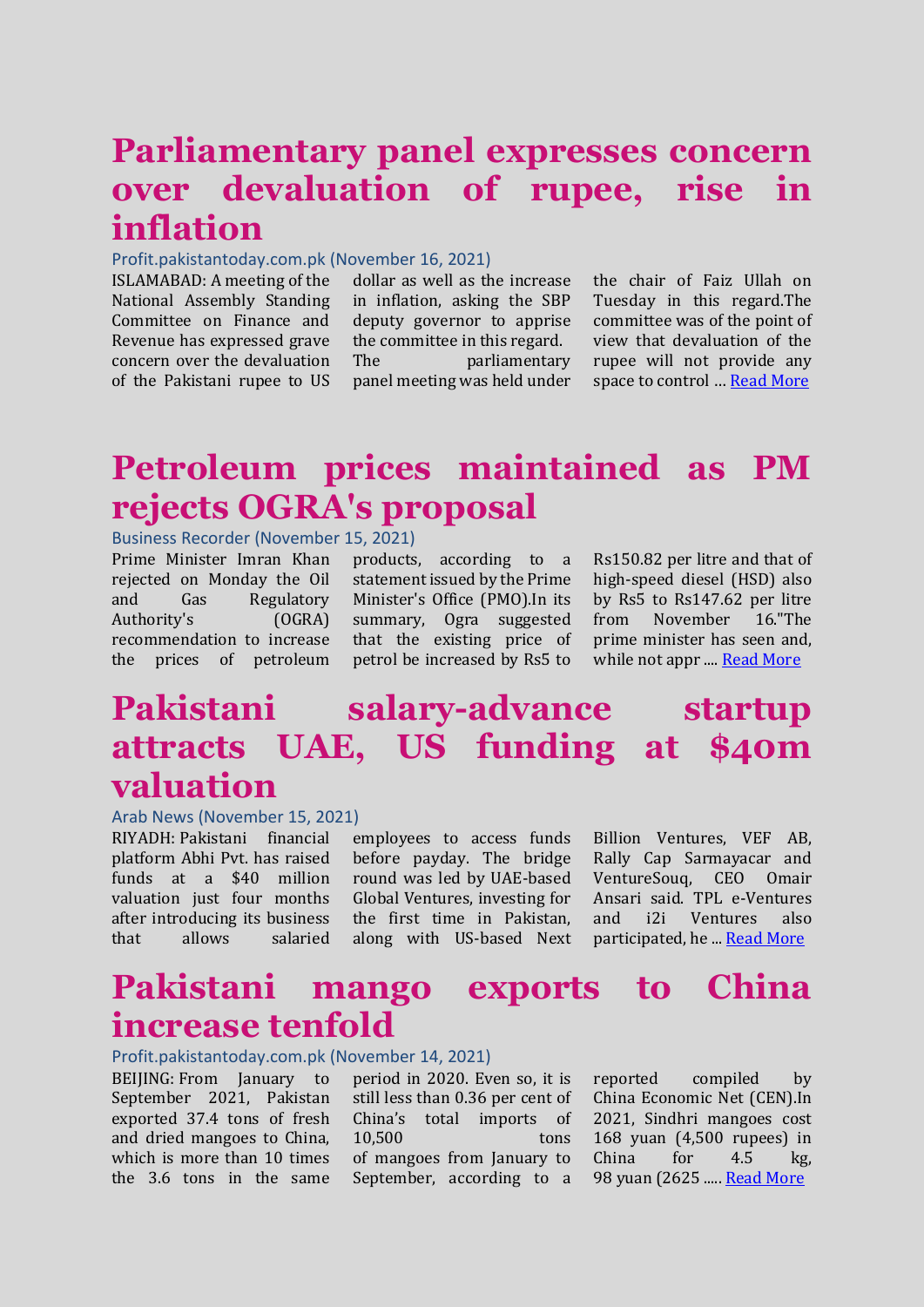# **'Good news' about IMF programme in the offing, says Shaukat Tarin**

The Dawn (November 14, 2021) Adviser to the Prime Minister on Finance and Revenue Shaukat Tarin on Sunday said that uncertainty surrounding the International Monetary Fund's (IMF) loan facility for

Pakistan will be over soon, saying a "good news" was on the cards. Tarin had earlier this month announced that the government's agreement with the IMF over the revival

of the \$6 billion Extended Fund Facility (EFF) had been reached and a formal accord would be signed in a week. However, an announcement in this regard ...... [Read More](https://www.dawn.com/news/1655076)

## **Ongoing rupee depreciation not marketdriven: Dr Ashfaque Hasan**

#### Business Recorder (November 13, 2021)

Renowned economist Dr Ashfaque Hasan Khan has said that the ongoing rupee depreciation against the US dollar is not market-driven, but part of International

Monetary Fund's (IMF) prior action plan. Pakistan's rupee has seen a more-than-usual volatile ride in recent months, having lost nearly 14% of its value against the

US dollar in around six months. Just this week, the rupee has depreciated to its lowest level of 175.73 in the inter-bank market on Friday. .....[. Read More](https://www.brecorder.com/news/40133154)

### **IMF programme lands in deeper controversy**

#### The News (November 13, 2021)

ISLAMABAD: The stuck-up IMF program landed into deeper controversy mainly because the laid down procedures for clearing legislative business related to the State Bank of Pakistan (SBP) Amendment Bill through Cabinet Committee for Disposal of Legislative Cases (CCLC) were bypassed on wish and whims of powerful elements.Now, this lingering controversy has resulted in increasing uncertainties on Pakistan's macroeconomic front as the rupee continues .[..Read More](https://www.thenews.com.pk/print/908356-imf-programme-lands-in-deeper-controversy)

# **FAPUASA announces staging protest if allowance denied**

### The News (November 12, 2021)

LAHORE: Federation of All Pakistan Universities Academic Staff Association (FAPUASA) Punjab has said that if the government tried to deprive the university

employees of the special allowance subject to the financial deficit of the universities, then all the teachers and the universities employees will protest.In a joint statement, FAPUASA Punjab president Dr Abdul Sattar Malik and General Secretary Dr Ahtisham Ali said that this allowance was the right of all the.[. Read More](https://www.thenews.com.pk/print/908001-fapuasa-announces-staging-protest-if-allowance-denied)